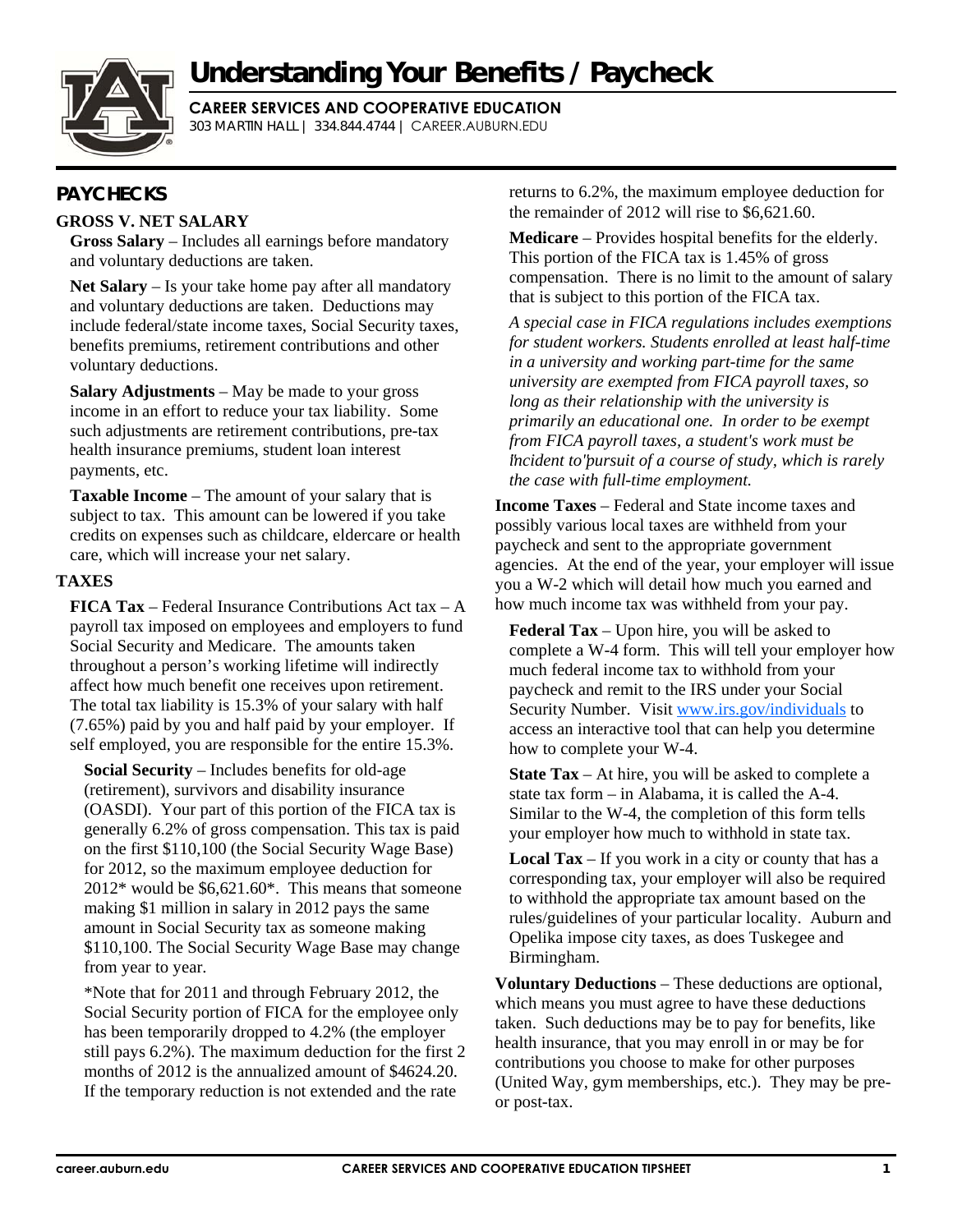**Pre-tax deductions**– Tax laws have been created that allow you to pay for certain employment benefits with pre-tax dollars. These deductions are funds taken from your gross income that reduce your taxable wages. Some such benefits include voluntary retirement plan deductions, health insurance premiums as well as qualified health care or dependent care expenses.

**Post-tax deductions** – Deductions taken from net pay after taxes.

**Section 125 of the IRS Code (Cafeteria Benefit Plans or Flexible Spending Plans)–** A cafeteria plan is a separate written plan maintained by an employer for employees that meets the specific requirements and regulations of section 125 of the Internal Revenue Code. It provides participants an opportunity to receive certain benefits on a pretax basis. Participants in a cafeteria plan must be permitted to choose among at least one taxable benefit (such as cash) and one qualified benefit. Qualified benefits may include accident and health benefits, dependent care assistance, group term life insurance and health savings accounts.

Generally, qualified benefits under a cafeteria plan are not subject to FICA, FUTA, Medicare tax, or income tax withholding. However, group-term life insurance that exceeds \$50,000 of coverage is subject to Social Security and Medicare taxes, but not FUTA tax or income tax withholding, even when provided as a qualified benefit in a cafeteria plan.

S125 Pretax benefit plans have specific enrollment periods that must be honored. Once you enroll, you can't end or change your coverage until the next open enrollment period unless you have a qualifying event that could affect the coverage (marriage, divorce, birth, death, loss of access to other coverage, loss of eligibility, among others). *Be aware of deadlines within your plan!* 

# **BENEFITS**

#### **HEALTH INSURANCE**

**Premiums** – Premiums are the amount you pay, typically from your paycheck, for your insurance coverage. Premiums tend to be lower when copays, deductibles, coinsurance and the out of pocket maximum are higher.

**Copays** – A payment made as part of an insurance policy that is paid each time you receive treatment or other medical service. Some plans will have a separate copay amount for prescription drugs, with the generic copay being less than the copay for a brand name drug. Copays are meant to discourage subscribers from seeking unneeded medical treatment or to encourage them to opt

for the less expensive generic medications when an option is available.

**Deductibles** – The amount of the cost of medical treatment that must be paid out of pocket before insurance begins to pay. Deductibles are usually fixed amounts and may be applied per covered incident or per year, per individual or per family.

**Coinsurance** – A percentage of the cost of medical treatment that you must pay (after the deductible is met) up to a certain limit before the insurance policy pays towards the cost of that treatment. May be a 90/10 plan (plan pays 90%, you pay 10%), 80/20, etc.

**Out of Pocket Maximum** – The greatest amount you will have to pay in a plan year. You must pay coinsurance amounts until you reach your out-of-pocket maximum. Once you reach it, the health insurance company will pay the cost of your covered health care in full for the remainder of the year. For example, if your out-ofpocket maximum is \$2,000, you are not obligated to pay more than that amount. Copays typically do not apply to the out of pocket maximum.

Self-funded health plan – a health insurance plan where the costs of the plan that aren't paid by the subscriber are incurred by the employer. The risk is assumed by the employer. Cost containment is critical to keep premiums low and to retain plan benefits

**Fully-funded health plan** – a health insurance plan in which the employer contracts with an insurance carrier to cover employees and their dependents. The risk is assumed by the insurance company.

#### **FLEXIBLE SPENDING ACCOUNTS**

An FSA allows an employee to set aside a portion of earnings to pay for qualified expenses, most commonly for medical expenses but often for dependent care or other expenses. Money deducted from an employee's pay into an FSA is not subject to payroll taxes, resulting in substantial payroll tax savings. One significant disadvantage to using an FSA is that funds not used by the end of the plan year are lost to the employee – this is known as Use It or Lose It.

**Medical FSA** - The most common type of FSA is used to pay for medical expenses not paid for by insurance, usually deductibles, copayments, and coinsurance for the employee's health plan. Other items eligible for reimbursement include such over-the-counter (OTC) items as bandages, rubbing alcohol, first aid kits, and other medical expenses not distinguished as a drug or medicine. Prior to January 1, 2011, OTC medications were also reimbursable under health care FSA plans; however, the Patient Protection and Affordable Care Act changed the rules regarding these OTC expenditures,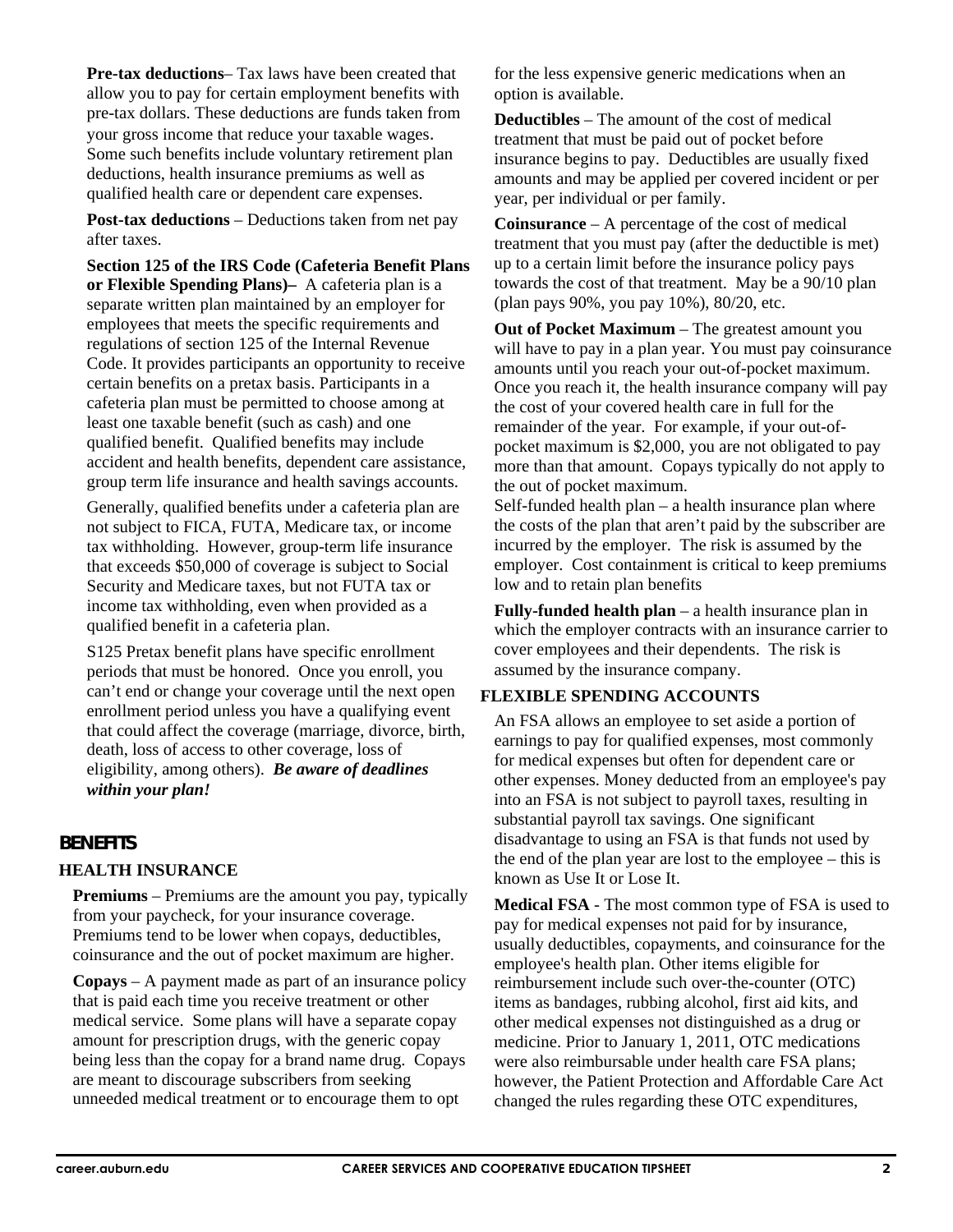allowing reimbursement for these items only when purchased with a doctor's prescription, with the exception of insulin. Generally, allowable items are the same as those allowable for the medical tax deduction, as outlined in IRS publication 502.

Prior to the enactment of the Patient Protection and Affordable Care Act, the Internal Revenue Service permitted employers to enact any maximum annual election for their employees. Patient Protection and Affordable Care Act amended Section 125 such that FSAs may not allow employees to choose an annual election in excess of \$2,500. Employers have the option to limit their employees' annual elections further. This change starts in tax years that begin after December 31, 2012.

Medical FSAs are "pre-funded"; this means that an employee can receive reimbursement for the full amount of the annual contribution for that plan year on day one, whether the deduction has been withheld from pay or not.

**Dependent Care FSA** - May be established to pay for certain expenses to care for dependents who live with someone while that person is at work. While this most commonly means child care, for children under the age of 13, it can also be used for children of any age who are physically or mentally incapable of self-care, as well as adult day care for senior citizen dependents who live with the person, such as parents or grandparents. Additionally, the person or persons on whom the dependent care funds are spent must be able to be claimed as a dependent on the employee's federal tax return. The funds cannot be used for summer camps (other than "day camps") or for long term care for parents who live elsewhere (such as in a nursing home).

The dependent care FSA is federally capped at \$5,000 per year, per household. Married spouses can each elect an FSA, but their total combined elections cannot exceed \$5,000. At tax time, all withdrawals in excess of \$5,000 are taxed.

Unlike medical FSAs, dependent care FSAs are not "prefunded"; employees cannot receive reimbursement for the full amount of the annual contribution on day one. Employees can only be reimbursed up to the amount they have had deducted during that plan year.

**Health Savings Accounts** (HSA) - A health savings account is a tax-advantaged medical savings account available to taxpayers in the United States who are enrolled in a high-deductible health plan (HDHP). The funds contributed to an account are not subject to federal income tax at the time of deposit. Unlike a flexible spending account (FSA), funds roll over and accumulate year to year if not spent. HSAs are owned by the

individual, which differentiates them from companyowned Health Reimbursement Arrangements (HRA) that are an alternate tax-deductible source of funds paired with either HDHPs or standard health plans.

**Health Reimbursement Accounts** (HRAs)- Health Reimbursement Accounts or Health Reimbursement Arrangements (HRAs) are Internal Revenue Service (IRS)-sanctioned programs that allow an employer to set aside funds to reimburse medical expenses paid by participating employees resulting in tax benefits for both employees as well as employers.

Health Reimbursement Accounts are initiated by the employer and serviced by a third-party administrator or plan service provider. The employer may provide in the HRA plan document that a credit balance in an employee's HRA account can be rolled over from year to year like a savings account. The employer decides if the funds are rolled from year to year and how much rolls over (which can be either a flat amount or a percentage).

An HRA "must be funded solely by an employer," and contributions cannot be paid through a voluntary salary reduction agreement (i.e., a cafeteria plan). There is no limit on the employer's contributions, which are excluded from an employee's income.

With an HRA, employers fund individual reimbursement accounts for their employees and define what those funds can be used for  $-$  i.e., specified out-of-pocket expenses such as deductibles and copays. Employees do not have to be covered under any other health care plan to participate, unlike (for example) a Health Savings Account (HSA) which requires a High Deductible Health Plan.

# **DISABILITY INSURANCE**

**Short term disability -** A type of insurance that pays a percentage of an employee's salary for a specified amount of time, if he/she is ill or injured, and cannot perform the duties of their job. Coverage usually starts anywhere from one to 14 days after an employee suffers a condition that leaves him/her unable to work. Many times, employees are required to use sick days before short term disability kicks in, if it's an illness that keeps them out of work for an extended period of time. This is why there is usually a different policy for short term disability for sickness versus an injury.

According to Unum, a major provider of disability insurance, 3 out of every 10 workers between the ages of 25 and 65 will experience an accident or illness that keeps them out of work for 3 months or longer, with nearly 60% of these injuries occurring off the job. If an employee is hurt off the job, worker's compensation will not cover them.